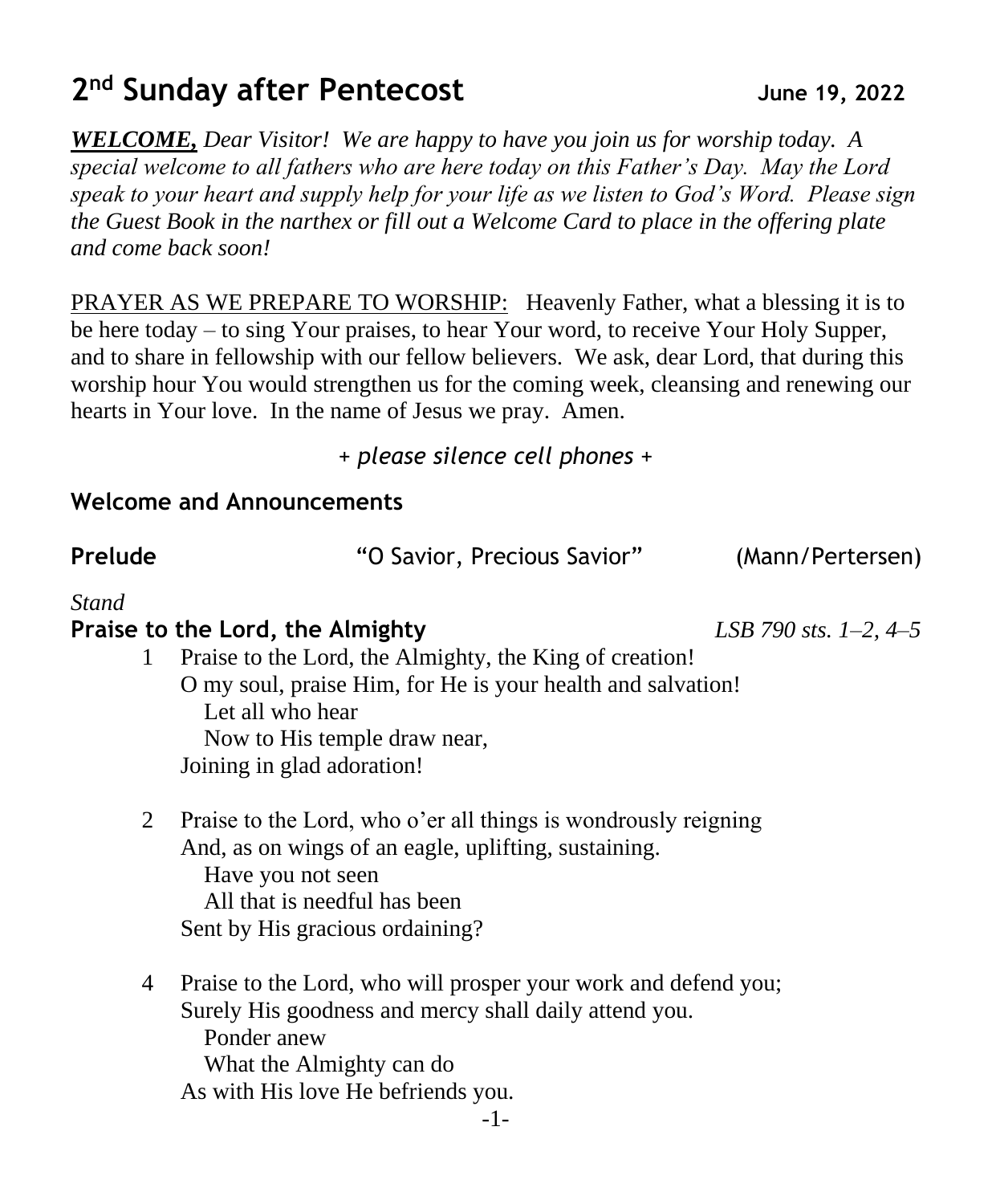5 Praise to the Lord! O let all that is in me adore Him!

All that has life and breath, come now with praises before Him!

Let the Amen

Sound from His people again;

Gladly forever adore Him!

### **Invocation & Confession**

- **P** In the name of the Father and of the  $\pm$  Son and of the Holy Spirit.
- C **Amen.**
- $\boxed{\mathbf{P}}$  Our help is in the name of the Lord,
- C **who made heaven and earth.**
- P If You, O Lord, kept a record of sins, O Lord, who could stand?
- C **But with You there is forgiveness; therefore You are feared.**
- P Since we are gathered to hear God's Word, call upon Him in prayer and praise, and receive the body and blood of our Lord Jesus Christ in the fellowship of this altar, let us first consider our unworthiness and confess before God and one another that we have sinned in thought, word, and deed, and that we cannot free ourselves from our sinful condition. Together as His people let us take refuge in the infinite mercy of God, our heavenly Father, seeking His grace for the sake of Christ, and saying: God, be merciful to me, a sinner.
- 

### C **Almighty God, have mercy upon us, forgive us our sins, and lead us to everlasting life. Amen.**

- P Almighty God in His mercy has given His Son to die for you and for His sake forgives you all your sins. As a called and ordained servant of Christ, and by His authority, I therefore forgive you all your sins in the name of the Father and of the  $\pm$  Son and of the Holy Spirit.
- C **Amen.**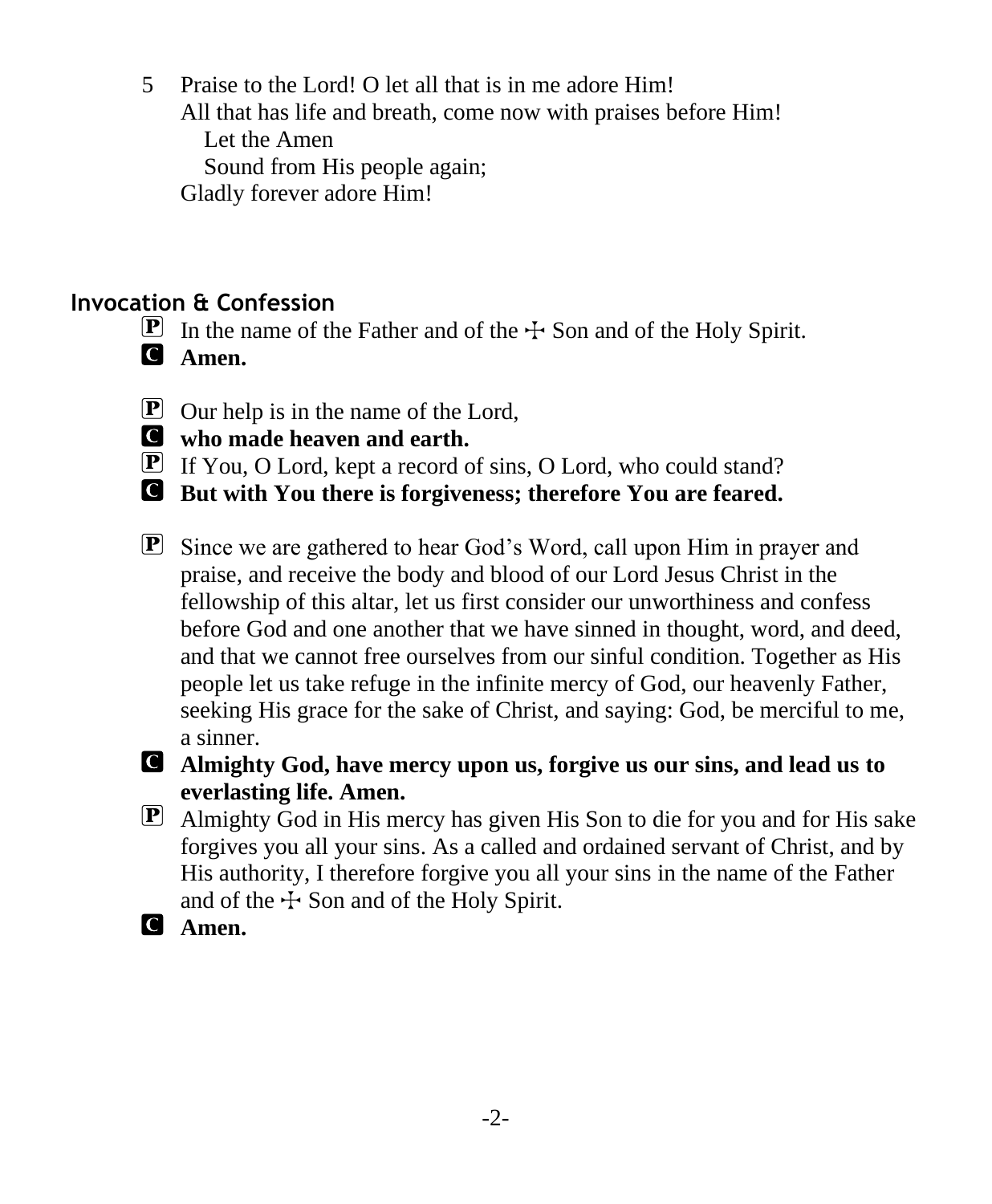

#### **Collect of the Day**

 $\mathbf{P}$  The Lord be with you.

#### C **And also with you.**

 $\mathbf{P}$  Let us pray.

O God, You have prepared for those who love You such good things as surpass our understanding. Cast out all sins and evil desires from us, and pour into our hearts Your Holy Spirit to guide us into all blessedness; through Jesus Christ, Your Son, our Lord, who lives and reigns with You and the Holy Spirit, one God, now and forever.

C **Amen.**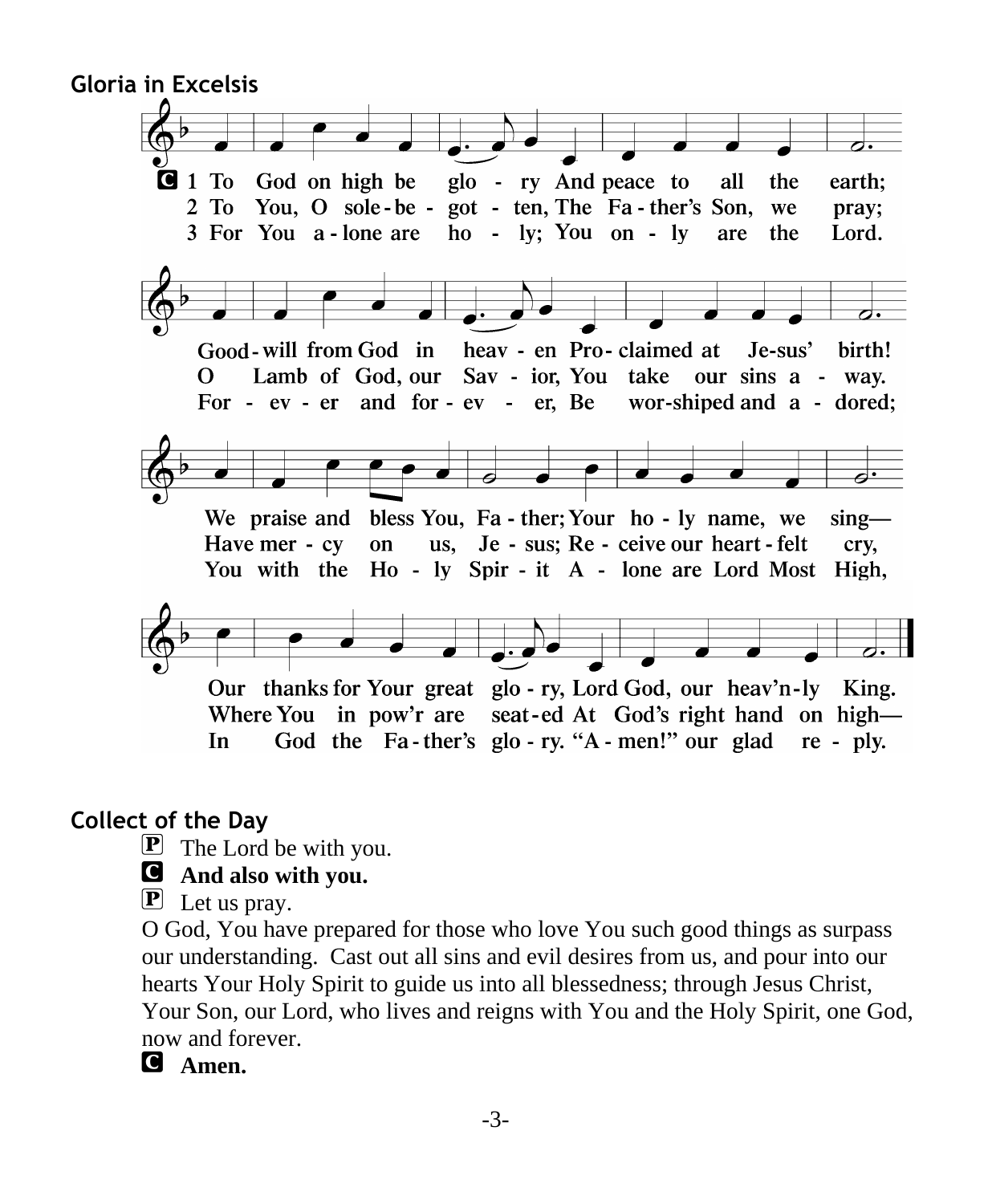#### *Sit* **Old Testament Reading** *Isaiah 65:1–9*

<sup>1</sup>I was ready to be sought by those who did not ask for me; I was ready to be found by those who did not seek me. I said, "Here am I, here am I," to a nation that was not called by my name. <sup>2</sup>I spread out my hands all the day to a rebellious people, who walk in a way that is not good, following their own devices;  $3a$  people who provoke me to my face continually, sacrificing in gardens and making offerings on bricks; <sup>4</sup>who sit in tombs, and spend the night in secret places; who eat pig's flesh, and broth of tainted meat is in their vessels;  $5$ who say, "Keep to yourself, do not come near me, for I am too holy for you." These are a smoke in my nostrils, a fire that burns all the day. <sup>6</sup>Behold, it is written before me: "I will not keep silent, but I will repay; I will indeed repay into their bosom <sup>7</sup> both your iniquities and your fathers' iniquities together, says the LORD; because they made offerings on the mountains and insulted me on the hills, I will measure into their bosom payment for their former deeds." <sup>8</sup>Thus says the LORD: "As the new wine is found in the cluster, and they say, 'Do not destroy it, for there is a blessing in it,' so I will do for my servants' sake, and not destroy them all. <sup>9</sup>I will bring forth offspring from Jacob, and from Judah possessors of my mountains; my chosen shall possess it, and my servants shall dwell there."

L This is the Word of the Lord. C **Thanks be to God.**

#### **Epistle** *Galatians 3:23—4:7*

 $^{23}$ Now before faith came, we were held captive under the law, imprisoned until the coming faith would be revealed.  $24$ So then, the law was our guardian until Christ came, in order that we might be justified by faith.  $25$ But now that faith has come, we are no longer under a guardian, <sup>26</sup>for in Christ Jesus you are all sons of God, through faith.  $^{27}$ For as many of you as were baptized into Christ have put on Christ.  $^{28}$ There is neither Jew nor Greek, there is neither slave nor free, there is neither male nor female, for you are all one in Christ Jesus. <sup>29</sup>And if you are Christ's, then you are Abraham's offspring, heirs according to promise.

 $4:1$ I mean that the heir, as long as he is a child, is no different from a slave, though he is the owner of everything, <sup>2</sup>but he is under guardians and managers until the date set by his father. <sup>3</sup>In the same way we also, when we were children, were enslaved to the elementary principles of the world. <sup>4</sup>But when the fullness of time had come, God sent forth his Son, born of woman, born under the law, <sup>5</sup> to redeem those who were under the law, so that we might receive adoption as sons. <sup>6</sup>And because you are sons, God has sent the Spirit of his Son into our hearts, crying, "Abba! Father!"<sup>7</sup>So you are no longer a slave, but a son, and if a son, then an heir through God.

L This is the Word of the Lord. C **Thanks be to God.**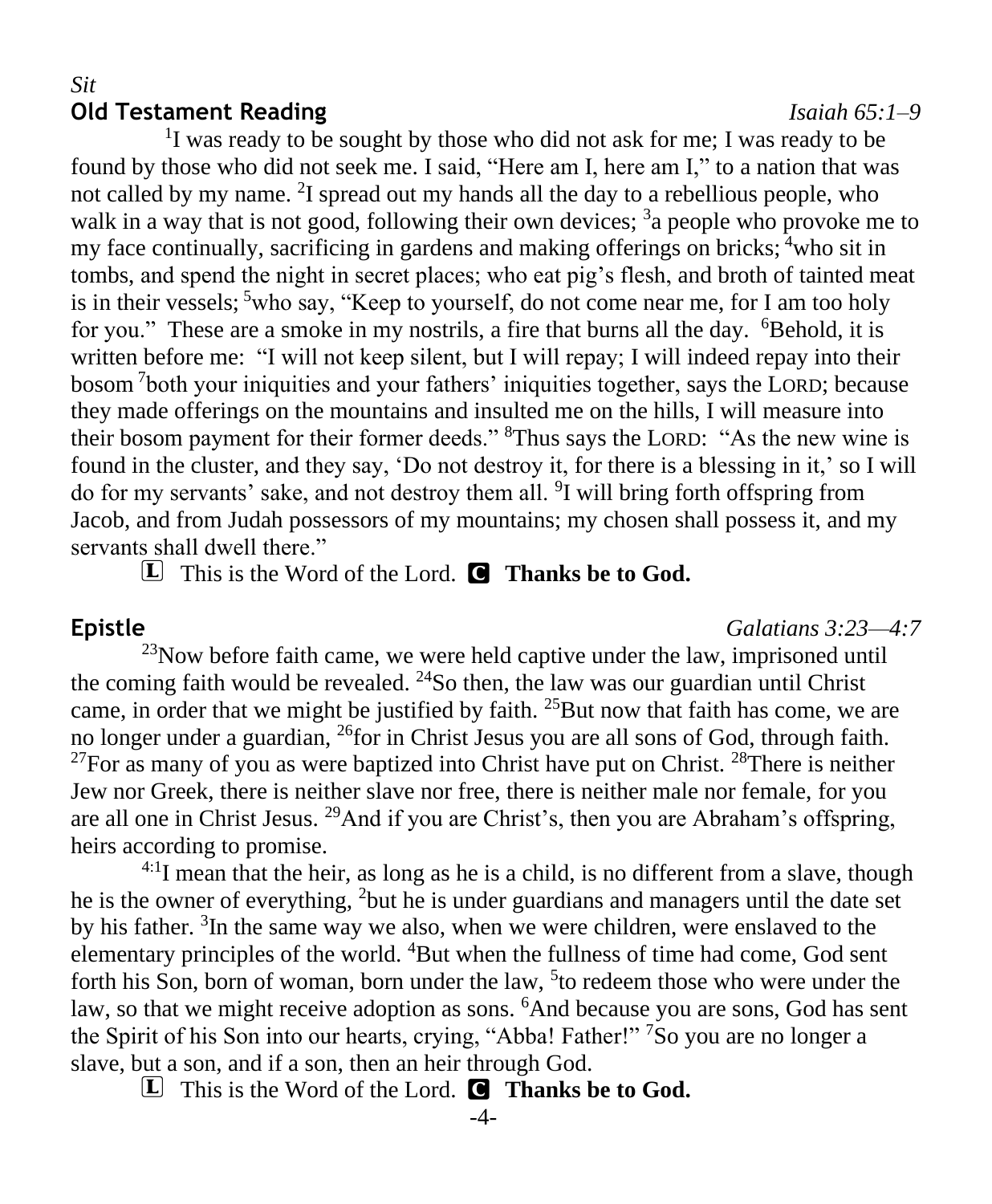#### *Stand* **Holy Gospel** *Luke 8:26–39*

<sup>26</sup>Then they sailed to the country of the Gerasenes, which is opposite Galilee. <sup>27</sup>When Jesus had stepped out on land, there met him a man from the city who had demons. For a long time he had worn no clothes, and he had not lived in a house but among the tombs. <sup>28</sup>When he saw Jesus, he cried out and fell down before him and said with a loud voice, "What have you to do with me, Jesus, Son of the Most High God? I beg you, do not torment me." <sup>29</sup>For he had commanded the unclean spirit to come out of the man. (For many a time it had seized him. He was kept under guard and bound with chains and shackles, but he would break the bonds and be driven by the demon into the desert.) <sup>30</sup>Jesus then asked him, "What is your name?" And he said, "Legion," for many demons had entered him. <sup>31</sup>And they begged him not to command them to depart into the abyss. <sup>32</sup>Now a large herd of pigs was feeding there on the hillside, and they begged him to let them enter these. So he gave them permission.  $33$ Then the demons came out of the man and entered the pigs, and the herd rushed down the steep bank into the lake and were drowned.

<sup>34</sup>When the herdsmen saw what had happened, they fled and told it in the city and in the country. <sup>35</sup>Then people went out to see what had happened, and they came to Jesus and found the man from whom the demons had gone, sitting at the feet of Jesus, clothed and in his right mind, and they were afraid. <sup>36</sup>And those who had seen it told them how the demon-possessed man had been healed.  $37$ Then all the people of the surrounding country of the Gerasenes asked him to depart from them, for they were seized with great fear. So he got into the boat and returned. <sup>38</sup>The man from whom the demons had gone begged that he might be with him, but Jesus sent him away, saying, <sup>39"</sup>Return to your home, and declare how much God has done for you." And he went away, proclaiming throughout the whole city how much Jesus had done for him.

 $\boxed{\mathbf{P}}$  This is the Gospel of the Lord.

C **Praise to You, O Christ.**

**Nicene Creed** *– inside back cover of LSB hymnal*

#### *Sit* **On Eagles' Wings** *LSB 727*

**Sermon** 

#### **Offering** *– place in plates near sanctuary exits*

**Lutheran World Relief** is doing another matching funds campaign this month for aid to Ukraine and Yemen. Checks made out to FLC; with LWR in the memo line will be sent in together from our church.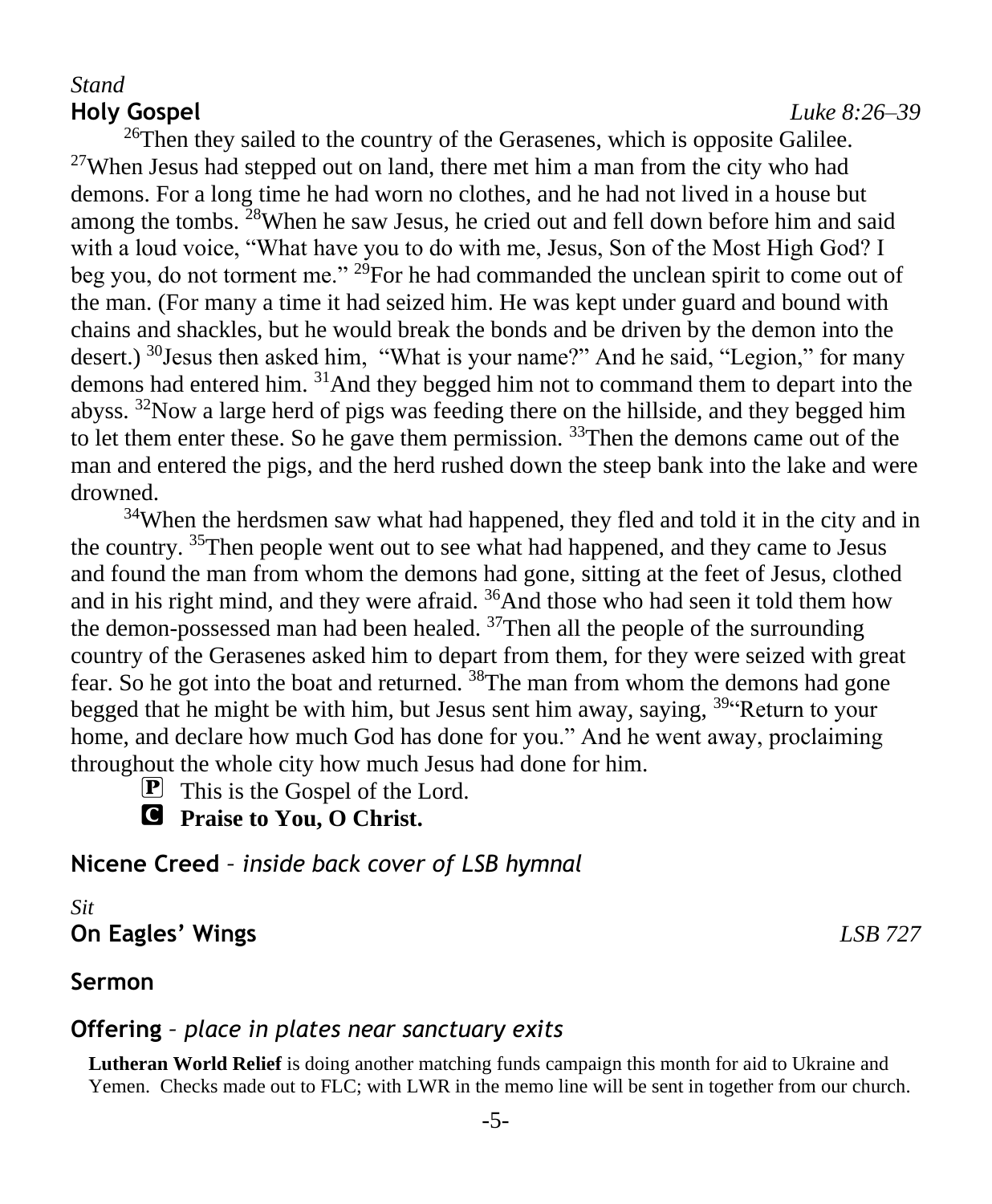*Stand*

#### **Prayer of the Church**

- P Let us pray...(after each petition), Lord, in Your Mercy,
- C **Hear our prayer.**

### **Preface**

- $\mathbf{P}$  The Lord be with you.
- C **And also with you.**
- $\mathbf{P}$  Lift up your hearts.
- C **We lift them to the Lord.**
- $\mathbf{P}$  Let us give thanks to the Lord our God.
- C **It is right to give Him thanks and praise.**
- $\mathbf{P}$  It is truly good, right, and salutary that we should at all times and in all places give thanks to You, O Lord, holy Father, almighty and everlasting God, for the countless blessings You so freely bestow on us and all creation. Above all, we give thanks for Your boundless love shown to us when You sent Your only-begotten Son, Jesus Christ, into our flesh and laid on Him our sin, giving Him into death that we might not die eternally. Because He is now risen from the dead and lives and reigns to all eternity, all who believe in Him will overcome sin and death and will rise again to new life. Therefore with angels and archangels and with all the company of heaven we laud and magnify Your glorious name, evermore praising You and saying:

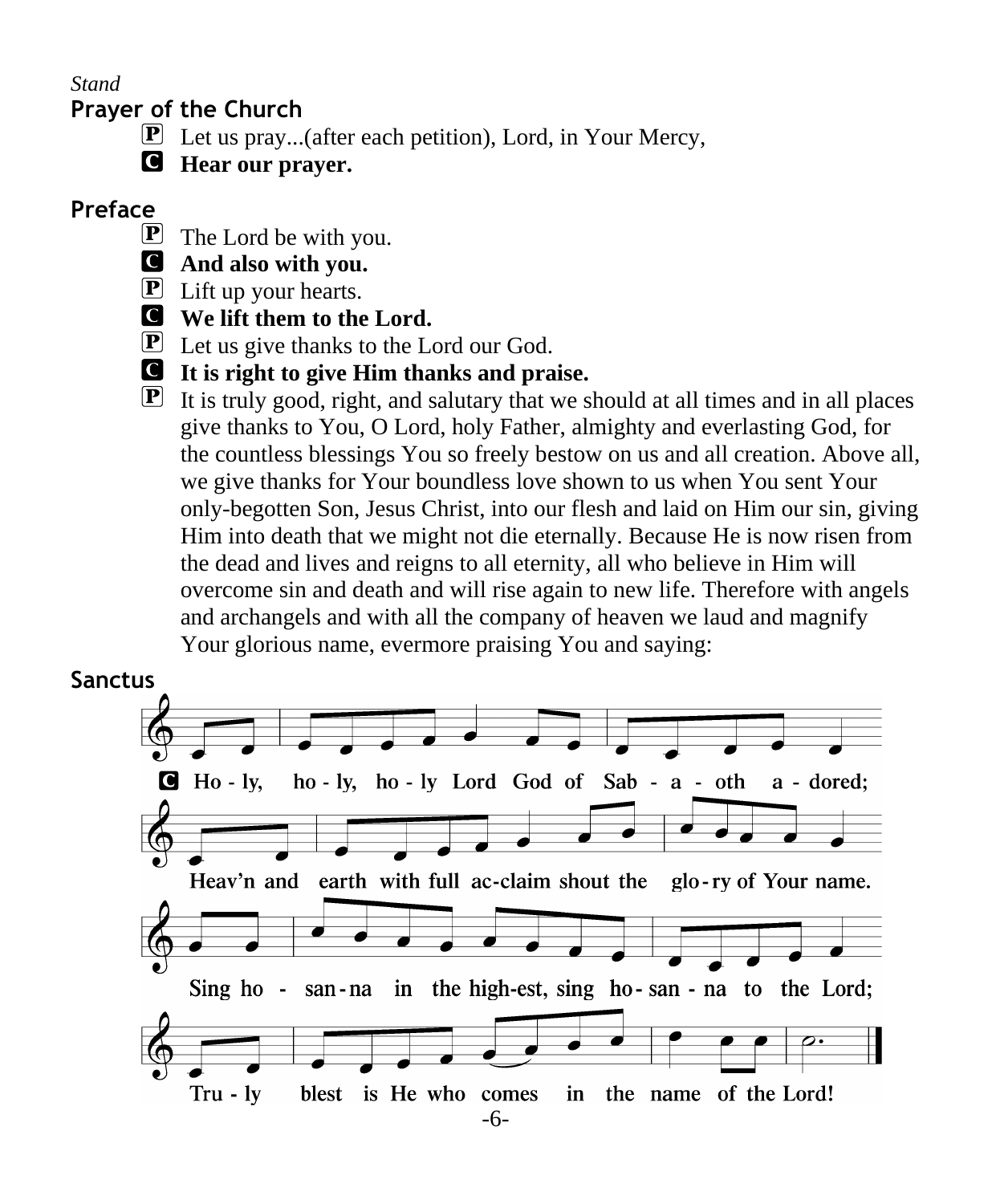### **Lord's Prayer**

Our Father who art in heaven, hallowed by They name, Thy kingdom come, Thy will be done on earth as it is in heaven; give us this day our daily bread; and forgive us our trespasses as we forgive those who trespass against us; and lead us not into temptation, but deliver us from evil. For Thine is the kingdom and the power and the glory forever and ever. Amen

#### **The Words of Our Lord**



#### *Sit* **Distribution**

**Just as I Am, without One Plea** *LSB 570*

#### **God Loved the World so that He Gave** *LSB 571*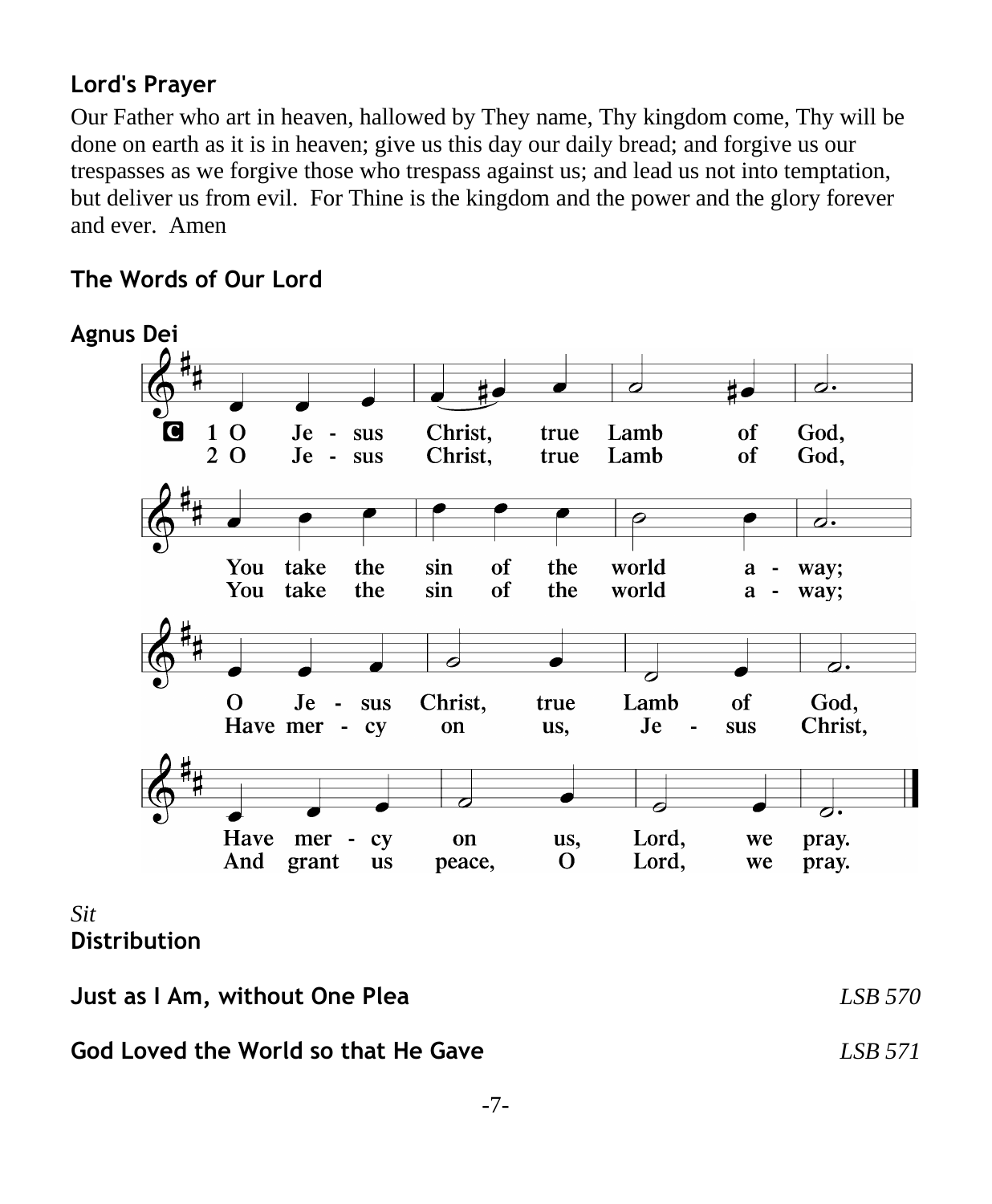

### **Post-Communion Collect**

- $\mathbf{P}$  Let us pray.
- $\mathbf{P}$  O God the Father, the fountain and source of all goodness, who in lovingkindness sent Your only-begotten Son into the flesh, we thank You that for His sake You have given us pardon and peace in this Sacrament, and we ask You not to forsake Your children but always to rule our hearts and minds by Your Holy Spirit that we may be enabled constantly to serve You; through Jesus Christ, Your Son, our Lord, who lives and reigns with You and the Holy Spirit, one God, now and forever. C **Amen.** -8-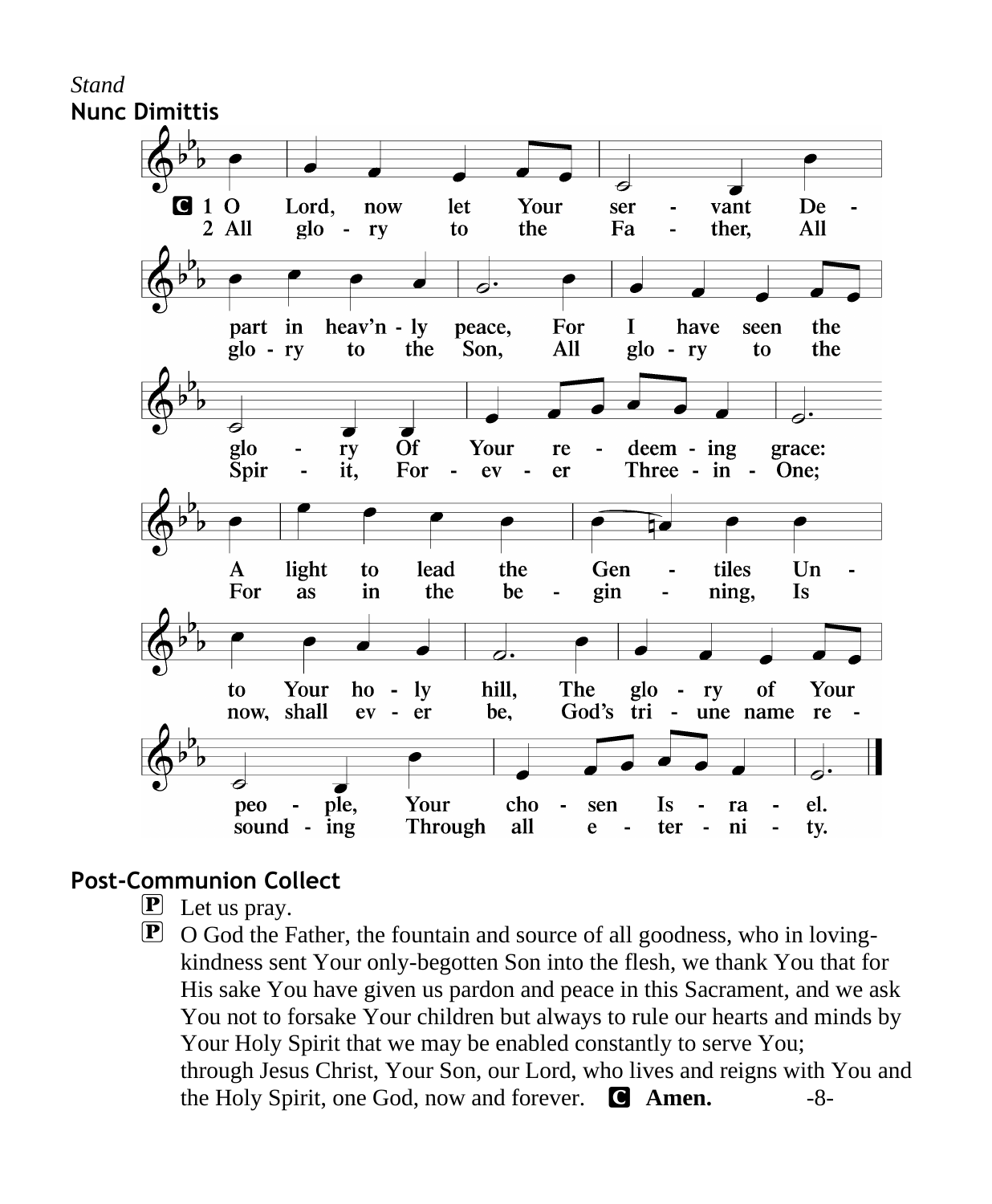#### **Benediction**

 $\boxed{\mathbf{P}}$  Let us bless the Lord.

### C **Thanks be to God.**

P The Lord bless you and keep you. The Lord make His face shine on you and be gracious to you. The Lord look upon you with favor and  $\pm$  give you peace.

C **Amen.**

#### *Sit*

#### **Sent Forth by God's Blessing** *LSB 643*

1 Sent forth by God's blessing, Our true faith confessing, The people of God from His dwelling take leave. The Supper is ended. O now be extended

The fruits of this service in all who believe.

 The seed of His teaching, Receptive souls reaching, Shall blossom in action for God and for all.

 His grace did invite us, His love shall unite us To work for God's kingdom and answer His call.

2 With praise and thanksgiving To God ever-living,

The tasks of our ev'ryday life we will face.

Our faith ever sharing, In love ever caring,

Embracing His children of each tribe and race.

With Your feast You feed us, With Your light now lead us; Unite us as one in this life that we share.

 Then may all the living With praise and thanksgiving Give honor to Christ and His name that we bear.

Text (sts. 1–2): © 1964 World Library Publications Used by permission.

**Postlude** "Rise, Shine, You People" (Wood/Raabe)

#### **Acknowledgments**

Unless otherwise indicated, all scripture quotations are from *The Holy Bible, English Standard Version*, copyright © 2001 by Crossway Bibles, a division of Good News Publishers. Used by permission. All rights reserved. Created by Lutheran Service Builder © 2006 Concordia Publishing House.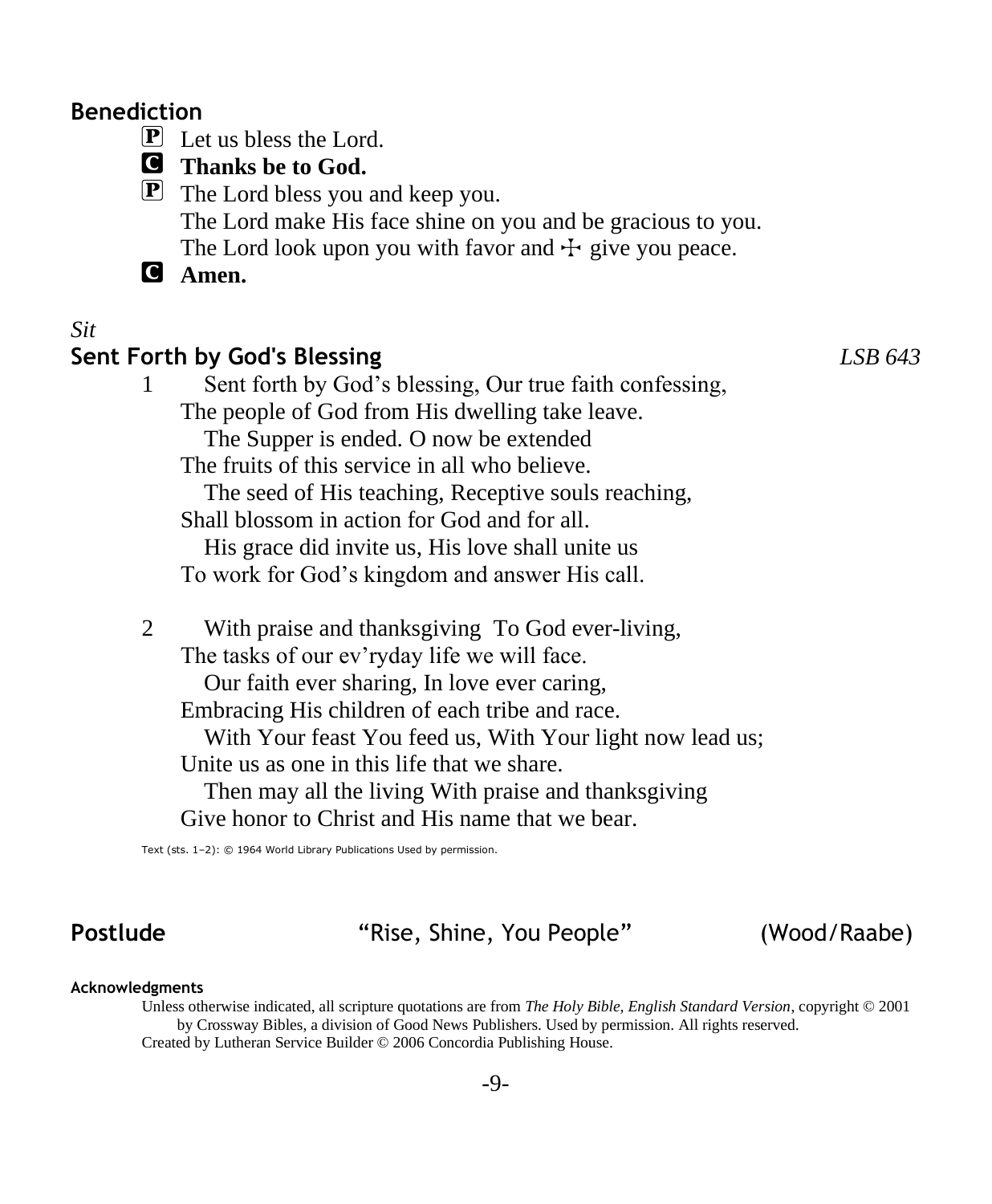# **2 nd Sunday after Pentecost June 19, 2022**

**FAMILY PRAYERS:** We give thanks for our newly cleaned carpets throughout the church and also for the freshly cleaned and waxed classroom floors in the Preschool. We continue to pray for our nation, community, Preschool and all those undergoing medical care or recovering including: Megan Van Dusen, Patti Weizel, Rev. Mark Smith, Mark Thomas, Deacon Tim Bruce, Carolyn Stephens, Dave Cason, Jan Stoecker, Jean Collinson, Jan Ruegg, Pat Bruce, Tim Duncan, Kathy Langston, Pat Skinner, Bernie Christianson, Don Haas, Jo Jensen, Debbie Hayes, Larry Latson, Gerald Martin, Bud & Doris Harris, Jean Gookins, Bruce Ludke, and for all our shut-ins. Missionaries of the month: Rev. Tim & Heidi Norton & their children Philip & Leslie serving at Shephard of the Valley Lutheran Church, in Navajo, N.M.

**ALTAR FLOWERS**: Given to the glory of God for all His many blessings by Jon & Ellen Wendt in celebration of their 54<sup>th</sup> wedding anniversary.

**THOSE SERVING TODAY**: **Audio/Visual Team**: Pat Moored, Paul Schwabe, Tom Davies **Ushers**: (8:30 ) Bill Eichler, Roger Harmann; (11 am) Lynn & Jane Thompson **Elder**: (8:30 ) Jon Wendt; (11 am) Neil Eklund; **Altar Care**: Autumn Stites **Lectors**: (8:30) Carl Honore'; (11 am) Lynn Thompson **Trustees**: Larry Schneibel, Paul Kaiser, Paul Schwabe, Rev. Mark Smith, Tom Maschhoff **Greeters**: (8:30) Lila Duncan; (11 am) Mike & Kathy Millar **Coffee Hour:** *sign-up by the coffee pot*; **Counters**: Neil & Jackie Eklund

#### **OPPORTUNITIES FOR THIS WEEK:** [Tues. & Thurs. - 7:30 am Men's Prayer Group]

| <b>MONDAY:</b>  | 1 pm Line Dancing in the Fellowship Hall                 |
|-----------------|----------------------------------------------------------|
| $M, W, F$ :     | 9 am – 2 pm Gift Basket set-up in the Multi-purpose Room |
| <b>SUNDAYS:</b> | 8:30 & 11 am Worship Services                            |
|                 | 9:45 - 10:45 am Adult Bible Class in the Fellowship Hall |
|                 | Member Photo Opportunity after both services             |
|                 |                                                          |

Our LWML collect "mites" or coins in the narthex the 1st Sunday of the month in support of missions.

**LUTHERAN WITNESS**: Anyone wishing to subscribe to our LCMS official Synod periodical for the next year through our church, should contact our office by **July 7th**. Checks need to be made out to: Faith Lutheran Church, with "Lutheran Witness" in the memo line. The cost is: \$15.96 and the subscription begins in September. Copies of this periodical are also available in our church library for viewing. Individual subscriptions may also be done on-line at: <u>lwsubscriptions@cph.org</u>

**INSTRUMENTALISTS**: We would love to involve more instrumentalists in our worship services. If you would like to participate, please contact Pat Marcy.  $-10$ -